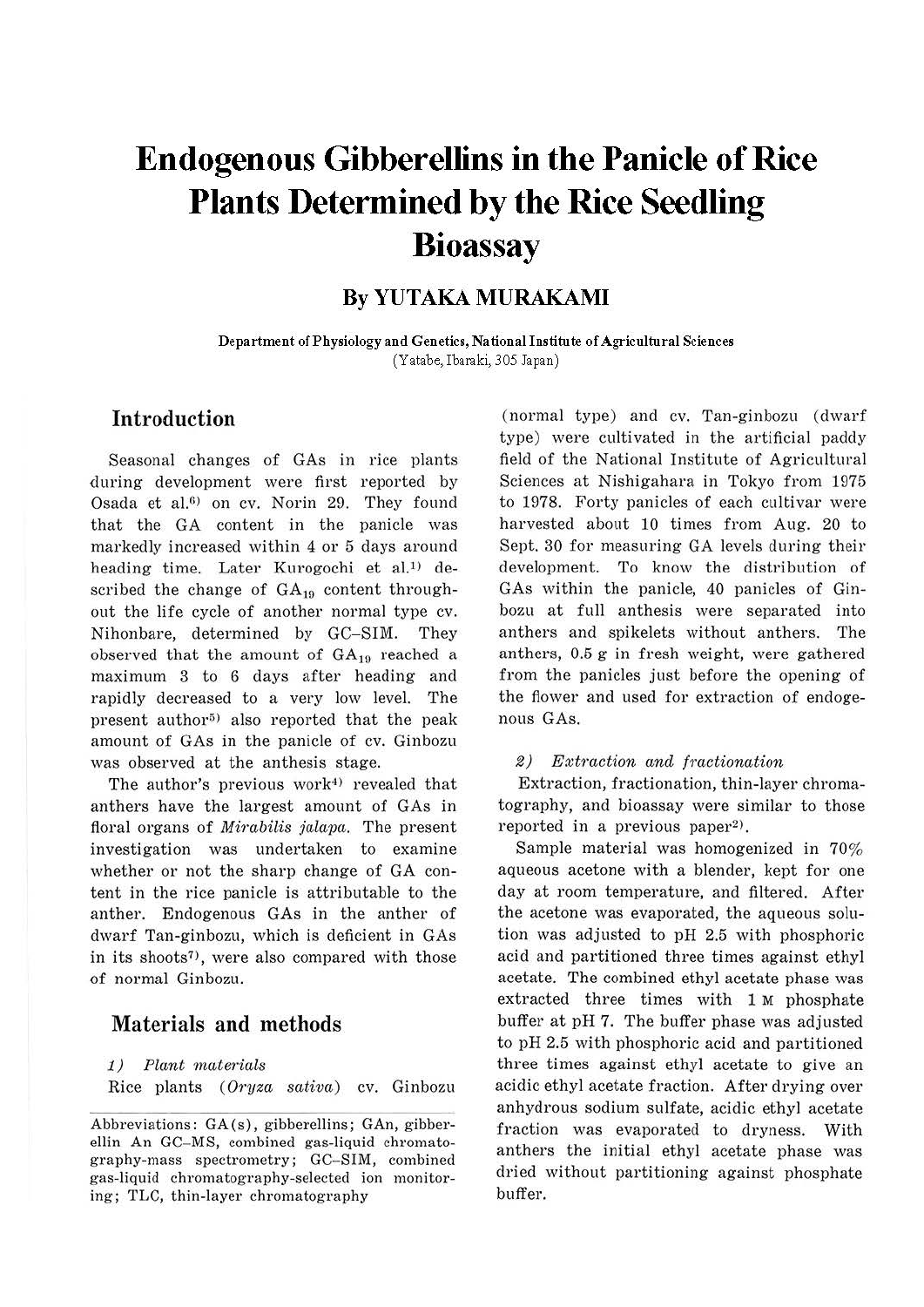## $3)$  Thin-layer chromatography

Each evaporated extract was taken in a small volume of acetone and subjected to TLC. Thin-layers of Silica gel H were used with the solvent system, isopropyl ether/acetic acid (95 :5) . In the case of redevelopment, the solvent used was a 10:1:1 mixture of isopropanol, 28% ammonia, and water. Scraped Silica gel was used for the elution with  $50\%$ aqueous acetone.

#### *4)* Bioassciy

Two dwarf rice, Tan-ginbozu and Waito-C, were used to assay GAs. Tan-ginbozu is known to respond to many kinds of GAs, while Waito-C responds to limited kinds such as C-3 hydroxy GAs<sup>3</sup>). Such specificity between the two dwarfs was used to identify the GAs found in the extracts.

## Results and discussion

## $1)$  Changes of GA in rice panicle

Fig. 1 shows examples of histograms of GA activities in extracts of panicles of Ginbozu at three stages of panicle growth. GA activities were detected in all stages when assayed with Tan-ginbozu seedlings. But no clear GA activity could be found in the histograms when Waito-C seedlings were used, except for the extract at full anthesis.

Fig. 2 shows changes in the quantity of GAs per panicle of Ginbozu in relation to panicle growth. The amount at different stages, expressed as  $GA_3$  equivalents, was calculated by comparing the responses of Tanginbozu rice seedlings to the eluates with those to standard solutions of  $GA<sub>3</sub>$ . The amount of GA in one panicle 3 days before heading was 0.65 ng. It reached 1.4 ng at full anthesis, then fell off to 0.45 ng 7 days after heading, and remained low during the seed ripening. The peak for GAs was observed when the panicle was at full anthesis.

Fig. 3 shows changes of GA content in one panicle of dwarf Tan-ginbozu. GA was detected only in the flowering panicle. The maximum amount 0.8 ng in one panicle of Tan-ginbozu was a little more than half that



Fig. 1. Histograms showing GA activities of extracts taken from panicles of cv. Ginbozu and separated with TLC using isopropyl ether/ acetic acid (95:5) as the developing solvent

Eleven eluates were tested on Tan-ginbozu rice seedlings (T-assay) or Waito-C rice seedlings (W-assay). This legend also applies to Fig. 4 to Fig. 7.

of Ginbozu.

Fig. 4 shows the distribution of GA within the panicle of Ginbozu at full anthesis. The amount of GAs in the anthers of one panicle was about 1.2 ng. The spikelets without anthers showed 0.15 ng. The amount of GAs in the anthers mainly accounts for the quantity of GAs in the panicle at full anthesis.

#### *2) GA in* rice *cinthe1·*

Histograms of GA activities in extracts from anthers of Ginbozu and Tan-ginbozu are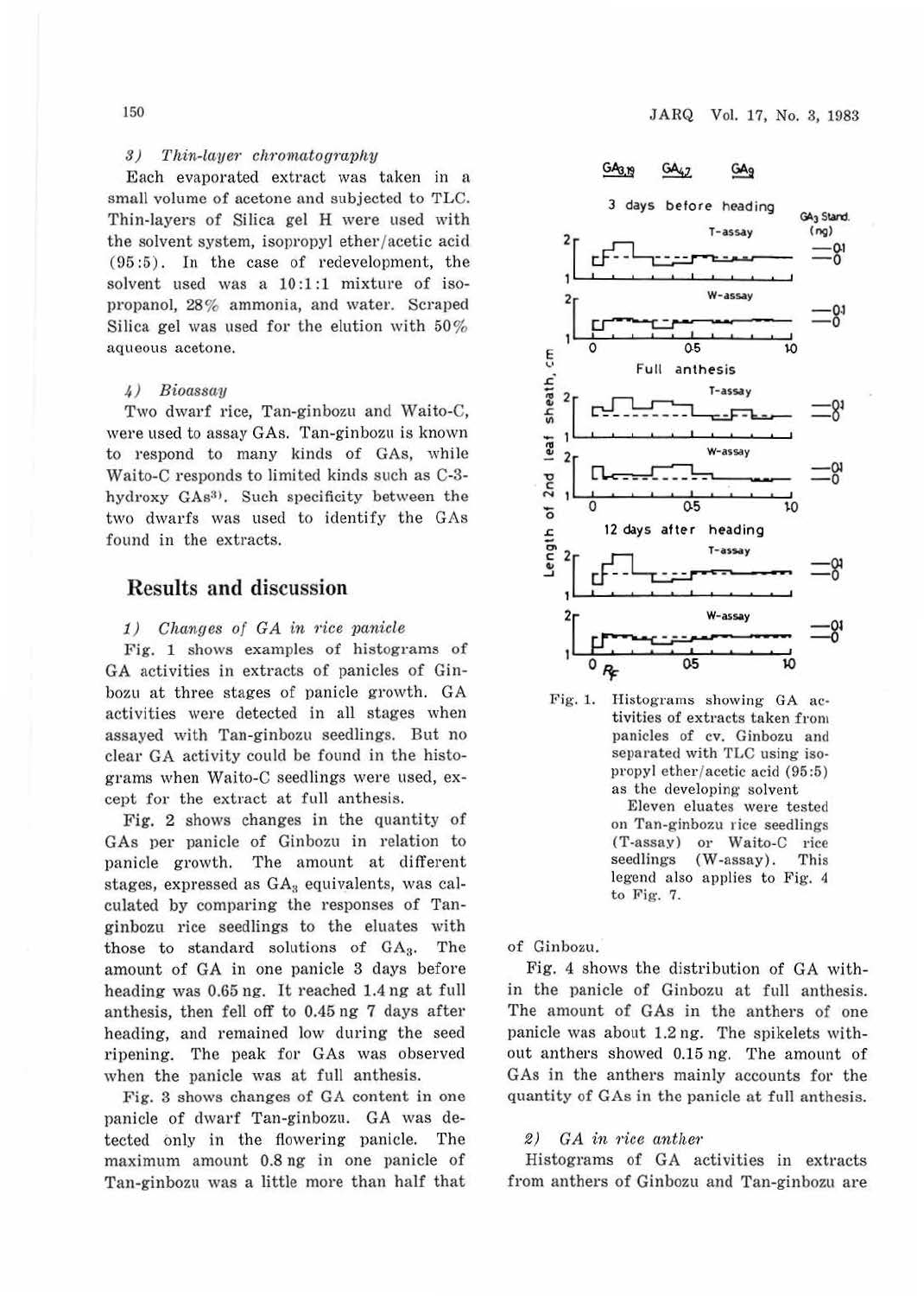

Fig. 2. Changes in the amount of endogenous GAs per panicle of Ginbozu at different stages of development

The amount is expressed as GA<sub>3</sub> equivalents by comparing the responses of Tan-ginbozu rice seedlings to the TLC eluates with responses to standard solutions of GA<sub>3</sub>. This legend also applies to Fig. 3.



Fig. 3. Changes in the amount of endogenous GA<sub>3</sub> per panicle of Tan-ginbozu at different stages of development



 $Fig. 4.$ Histograms showing GA activities of extracts taken from anthers and from spikelets without anthers of Ginbozu at full anthesis The TLC solvent was a 95:5

mixture of isopropyl ether and acetic acid.

summarized in Fig. 5. A general glance shows that GA activities were detected in three zones, Rf 0-0.2, Rf 0.3-0.5, and Rf 0.7-0.8, of the histograms of both cultivars, when the eluate was assayed with Tan-ginbozu seedlings. The difference between Ginbozu and Tan-ginbozu was observed in the GA activity at Rf 0-0.2. Other GA activities at Rf 0.3-0.5 and Rf 0.7-0.8 were similar between the normal and the dwarf. The zone of Rf 0.3-0.5 detected with Tan-ginbozu and Waito-C seedlings was at the position of  $GA_4$  and  $GA_7$ .  $GA_4$  and  $GA_7$  are C-3-hydroxy GAs and are equally active to both rice seedlings<sup>2)</sup>. The activity of Rf 0.3-0.5 may be explained by the presence of either  $GA_4$  or  $GA_7$  or a combination of both. The activity at Rf 0.7-0.8 was detected with Tan-ginbozu seedlings but not with Waito-C seedlings. Its Rf value was very close to that of  $GA_9$ .  $GA_9$  was almost as active as GA<sub>3</sub> to the Tan-ginbozu seedlings but was only slightly active to the Waito-C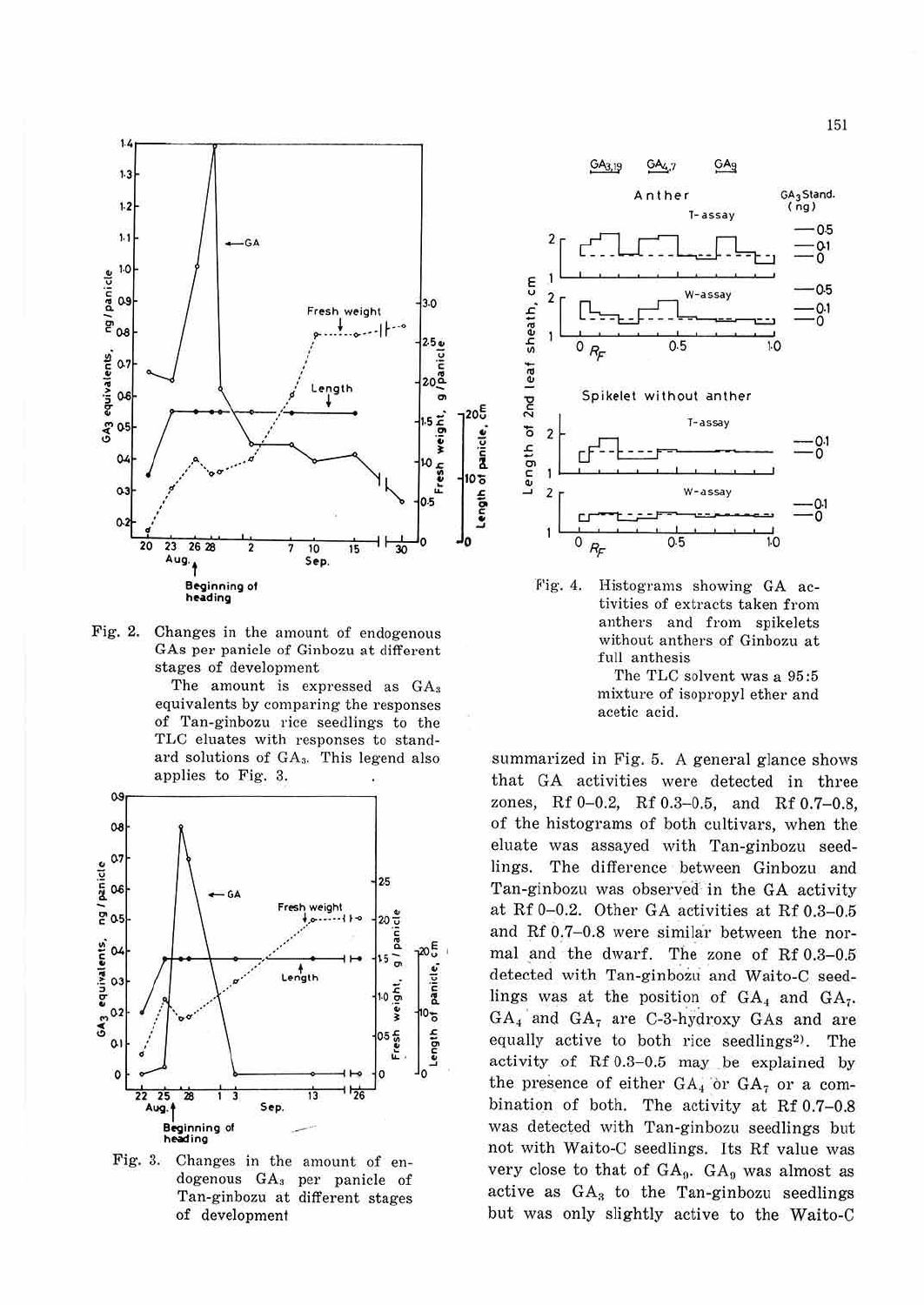

Fig. 5. Histograms showing GA activities of extracts from anthers of Ginbozu and Tanginbozu The TLC solvent was the same as in Fig. 4.

seedlings (Table 1). On the basis of both Rf value and biological activity, the GA at Rf  $0.7-0.8$  was identified as  $GA_9$ .

GA activities located in the zone of Rf 0-0.2 of both cultivars were further examined by another chromatographic solvent system, isopropanol/28% ammonia/water (10:1:1). Fig. 6 shows the result of Rf 0-0.05 and Fig. 7 that of Rf 0.05-0.2. The eluate from Rf  $0-0.05$ of Ginbozu was divided into two active zones, one in the broad zone of Rf 0.05-0.5 and the other at Rf 0.6-0.7. The activity at Rf 0.6-0.7 was at the position of GA3. Recently Suzuki et al.<sup>8)</sup> confirmed the occurrence of  $GA_1$  in ears at the anthesis stage by GC-SIM. Since

Table 1. The activity of  $GA_3$  and  $GA_9$  on Tan-ginhozu and Waito-C rice seedlings

| Dwarf rice  | $GA3$ dosage<br>(ng/plant) |      |      | $GA9$ dosage<br>(ng/plant) |           |           |
|-------------|----------------------------|------|------|----------------------------|-----------|-----------|
|             |                            | 0.1  |      | 0                          | 0.1       |           |
| Tan-ginbozu | 15.6                       | 18.4 | 25.0 | 16.2                       | 18.6 21.8 |           |
| Waito-C     | 14.8                       | 17.6 | 25.8 | 14.6                       |           | 14.6 15.2 |

Data expressed as length of the second leaf sheath in mm by the microdrop method<sup>2)</sup>.



Fig. 6. Histograms showing GA activities of the eluate from Rf 0-0.05 in Fig. 5 after TLC redevelopment using isopropanol/28% ammonia/water (10:1:1) as the solvent.



Fig. 7. Histograms showing GA activities of the eluate from Rf 0.05-0.2 in Fig. 5 after TLC redevelopment using isopropanol / 28% ammonia / water (10:1:1) as the solvent.